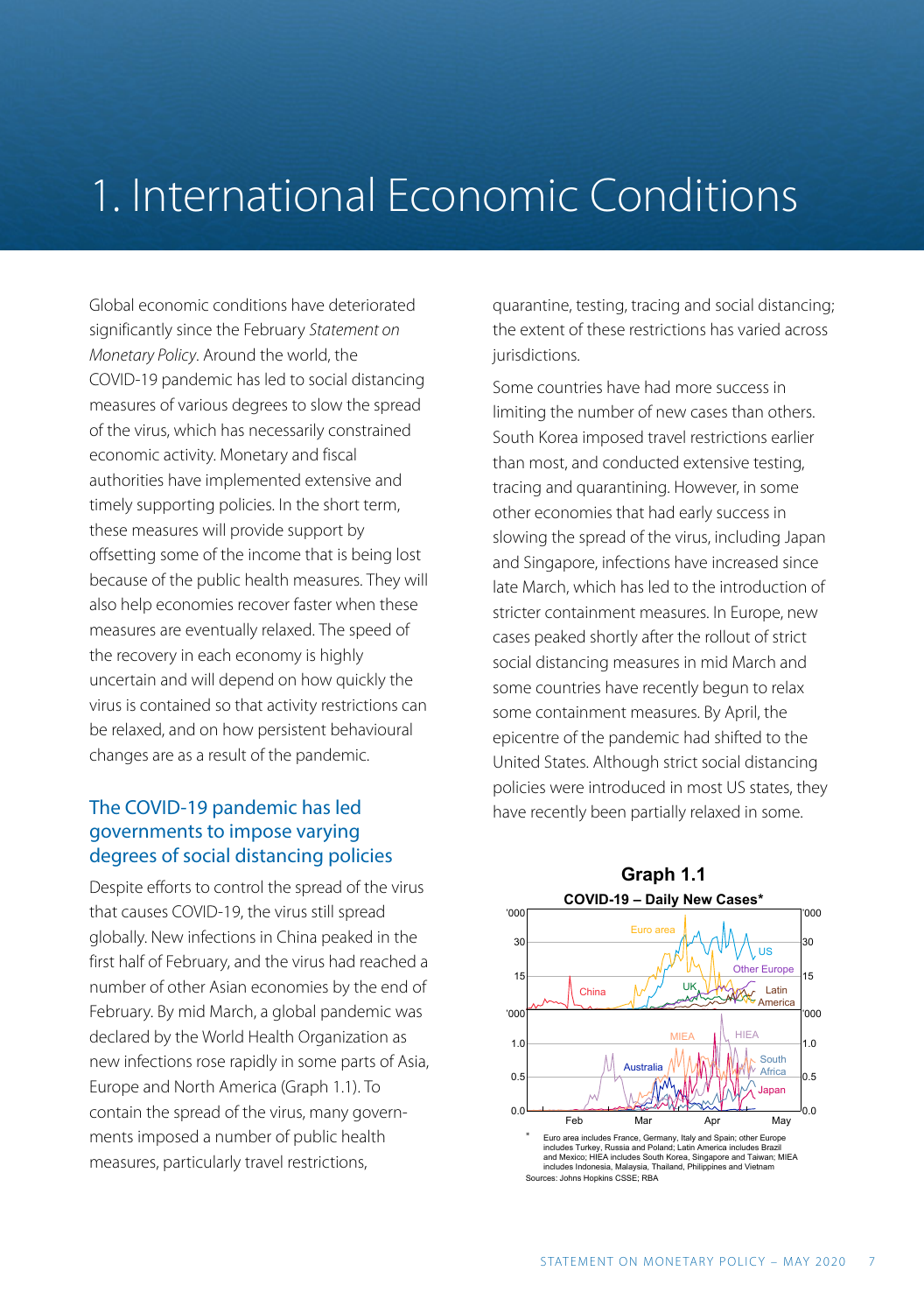Many emerging economies, where new cases have grown rapidly since mid March, face greater challenges in dealing with the pandemic. Healthcare capacity in many of these countries is more limited than in most advanced economies (Graph 1.2). The risk of a large caseload is also greater in those economies with higher population densities and higher shares of informal employment, which can make social distancing measures harder to implement. In some emerging economies, like India and South Africa, strict country-wide containment measures have been implemented, while in others, like Indonesia, the measures are more localised.

In China, where new infections are now low and manageable, authorities have begun relaxing restrictions on domestic movements. However, after a recent rise in cases from international arrivals, China has imposed very tight controls at its border, forbidden entry for almost all foreigners, and placed restrictions on areas at risk of another outbreak.

#### Social distancing is driving a significant contraction in global economic activity

The public health response to the pandemic necessarily involves significant constraints on economic activity. In the United States, the euro area and the United Kingdom, around one-third of economic activity has been affected by the lockdowns (Graph 1.3); the level of quarterly GDP is estimated to be around 2 to 3 per cent lower for every week these lockdowns are in place. Elsewhere, the economic effect is estimated to be smaller because containment measures have been more targeted. The effects of local lockdowns will be compounded by:

- general economic uncertainty and expectations of future income loss
- weak global demand given the synchronised nature of this downturn
- widespread supply chain disruptions
- tighter financial conditions
- the sharp fall in commodity prices, especially for oil, weighing on business investment in some sectors; lower oil prices are unlikely to support near-term economic activity in net oil-importing economies because of the restrictions on activity.



#### **Graph 1.3**



Includes accommodation & food services and wholesale & retail trade \*\* Includes art, entertainment, recreation and other services Sources: OECD; RBA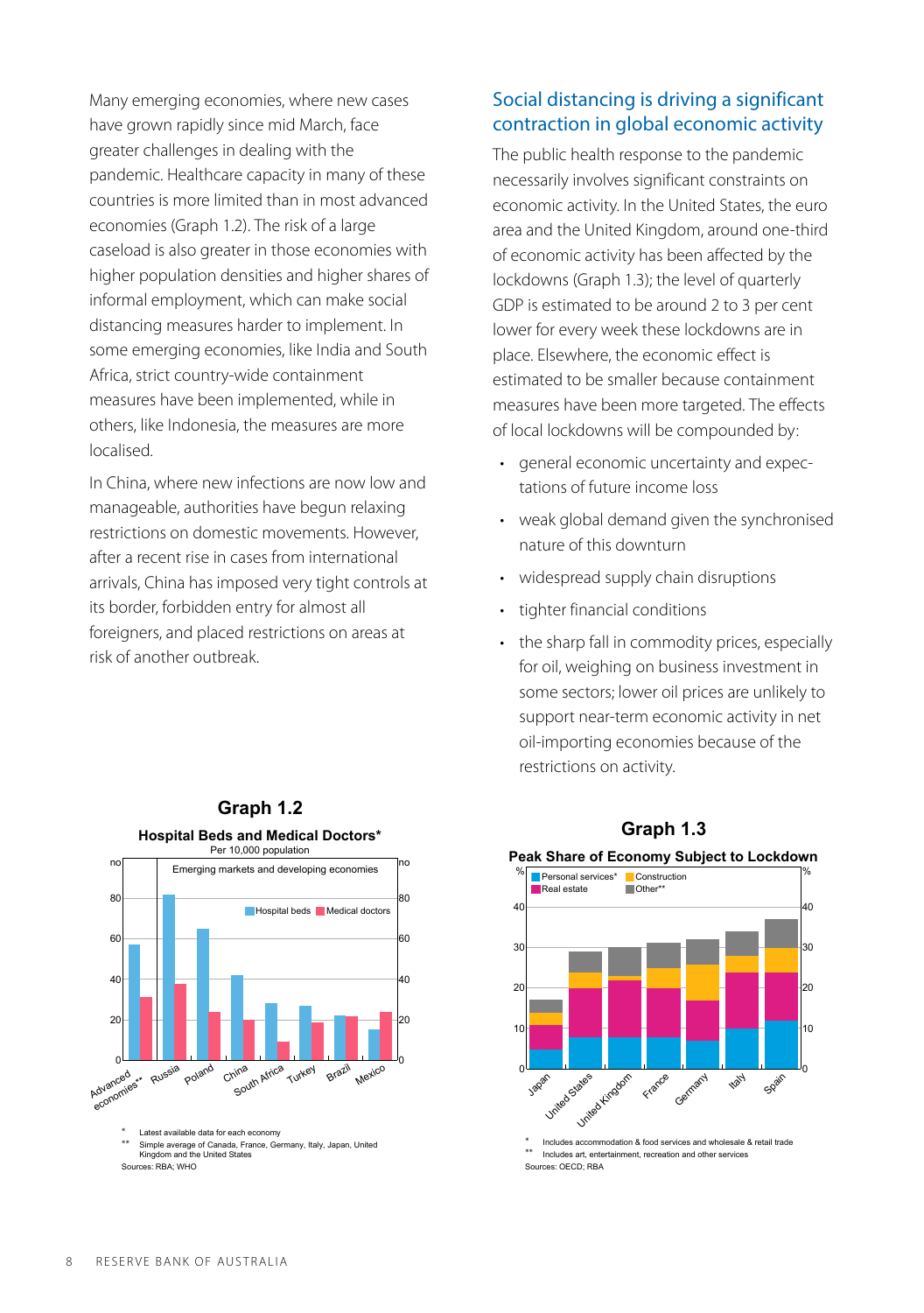The duration of the lockdowns and how quickly they are eased will affect the size of the economic contraction and the speed of the subsequent recovery. Most lockdowns were initially for less than a month but have been extended in many cases to around six to eight weeks. Many restrictions, including border controls, may remain for an extended period. Containment measures have started to be gradually relaxed in many countries.

Apart from China, where the recovery is already underway, the contraction in activity is expected to be concentrated in the June quarter. In the major advanced economies, GDP is expected to contract in 2020 by 3 to 7 per cent in yearaverage terms with peak-to-trough declines in GDP of 10 to 15 per cent. For economies in the Asian region that have so far used targeted containment measures, the decline in domestic activity is expected to be smaller, but weaker external demand will slow growth in the region. In year-average terms, the GDP of Australia's major trading partners is expected to contract by around 3 per cent in 2020 (Graph 1.4).

In China, supply constraints are beginning to ease, and demand will become increasingly important as the main factor determining the pace of recovery. Weaker external demand will weigh on China's recovery, but authorities have stated that fiscal and monetary policy will be





more accommodative in the coming months. Fiscal and monetary policy measures are also expected to replace some of the lost spending in advanced economies and aid the recovery in the second half of 2020. However, the level of GDP is likely to remain below its pre-COVID-19 trajectory because of severed employment and supplier relationships due to job losses, business failures, lower private investment, and voluntary social distancing. In year-average terms, the GDP of Australia's major trading partners is expected to expand by 7 to 8 per cent in 2021 (Graph 1.4).

The risks to the global outlook are skewed to the downside. In some countries, limited testing, less extensive containment measures or premature relaxation of restrictions could lead to another surge in new cases and a reintroduction of restrictions, which will lead to a more protracted contraction. The negative effects of such a scenario would have longer lasting effects as more businesses close, people experience longer spells of unemployment and lower investment lowers future productive capacity.

Unemployment rates in advanced economies are expected to increase significantly and are likely to take longer than GDP to return to their pre-COVID-19 levels. More of the labour market adjustment is likely to take place through reduced hours worked and earnings in economies that have expanded or created wage subsidy programs. This includes many euro area economies, the United Kingdom, Canada and New Zealand. In Germany, which has a long track record with such programs, the unemployment rate is expected to increase by less than 1 percentage point, while Spain's central bank expects the unemployment rate to increase by 4 to 8 percentage points in 2020. However, in economies where such programs are being introduced for the first time, new job losses are still expected to be relatively high. For example, the Office for Budget Responsibility expects the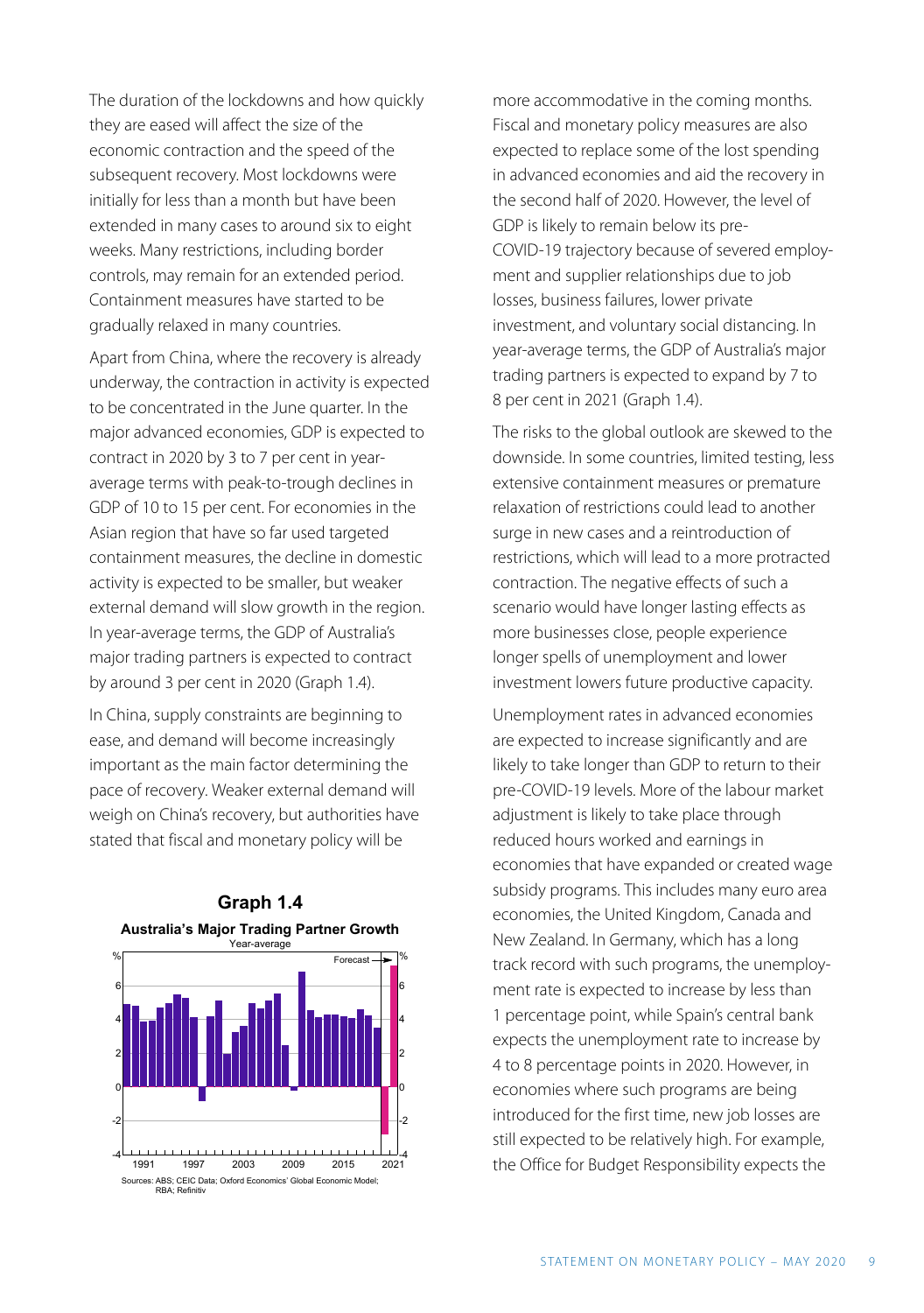UK unemployment rate to increase by 6 percentage points in the June quarter.

In economies with less comprehensive wage subsidy programs, such as the United States, more of the adjustment is expect to occur through job losses. The Congressional Budget Office expects the US unemployment rate to peak at 16 per cent in the September quarter and average around 11.5 and 10 per cent in 2020 and 2021, respectively. The International Monetary Fund (IMF) expects the increase in the US unemployment rate to be the largest of the advanced economies and the increase in unemployment in economies with wage subsidies to be smaller but still sizeable (Graph 1.5).

Global inflation is expected to be subdued. In the short term, weaker demand and very low oil prices will reduce inflation despite the disruptions to global supply chains and the temporary upward price pressures on staple goods. In the medium term, spare capacity in the labour market will lead to ongoing downward pressure on inflation. Inflation is likely to remain below most central bank targets for an extended period.



Sources: IMF; RBA

#### In China, economic activity in many sectors is approaching usual levels

The tight restrictions imposed to contain COVID-19 cases resulted in a contraction of 9.8 per cent in Chinese GDP in the March quarter (Graph 1.6). Business shutdowns caused both industrial production and fixed asset investment to fall to levels last recorded in the mid 2010s. The contraction in consumer demand was reflected in a sharp fall in retail sales. Some capital-intensive industries, such as steel-making, fared better than other sectors because they were less affected by labour supply disruptions and production was supported by expectations of future higher infrastructure spending. Following the easing of restrictions, industrial production recovered strongly in March to be only 3.5 per cent lower than at the end of 2019 and fixed asset investment picked up a little, but retail sales remained weak.

Property sales effectively ceased during the shutdown and were slow to recover (Graph 1.7). The extended suspension of property sales could put further financial pressure on developers because they have recently relied more on pre-sales for funding. Residential real estate investment, starts and completions increased in March after contracting sharply in January and February.

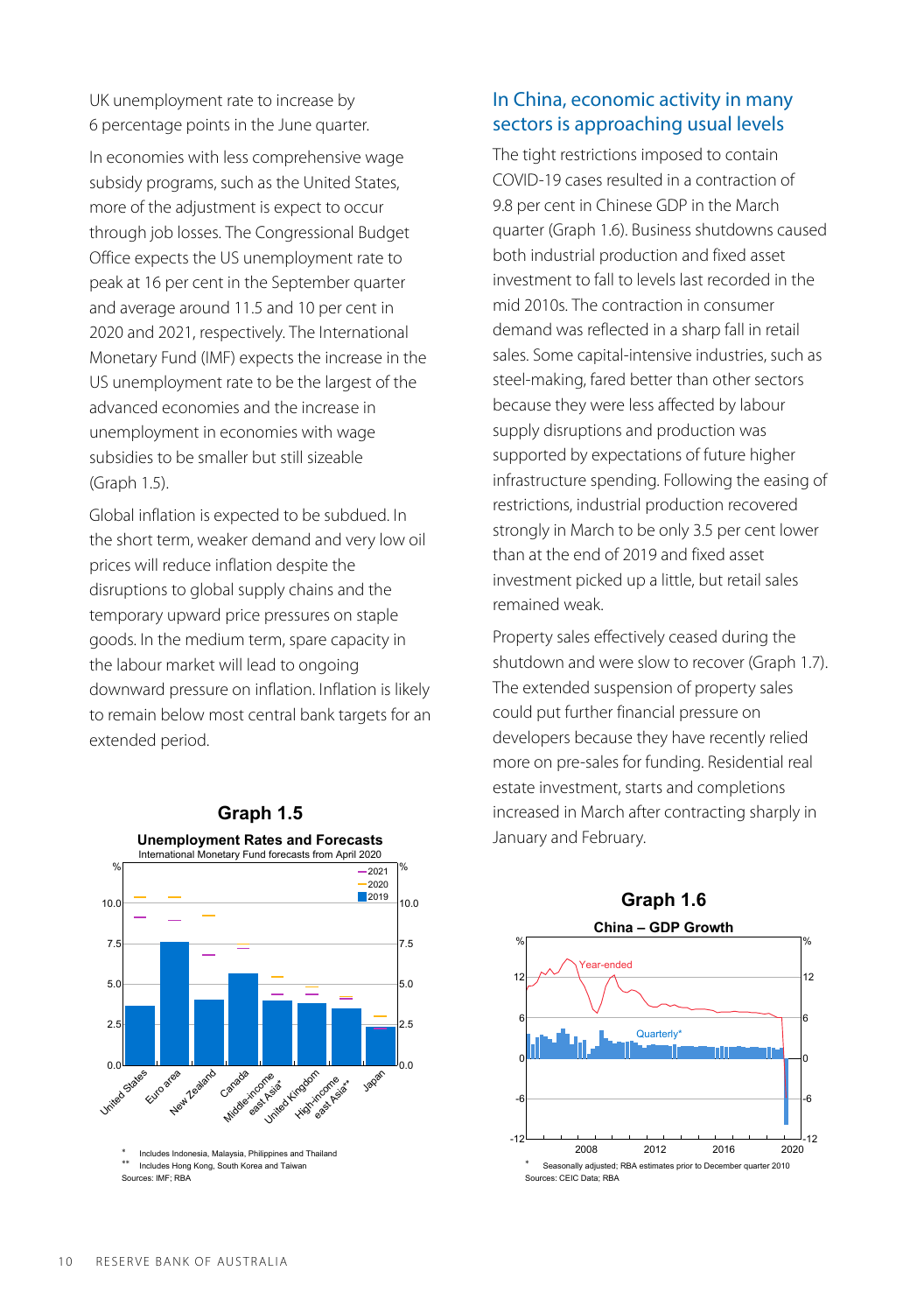Production disruptions led to a sharp fall in exports in February, but as disruptions and logistical challenges in transporting goods eased, exports began to recover, particularly to Asia. The decrease in imports was more muted, which is likely to reflect both disruptions to the domestic production of commodities, and ongoing activity in downstream industries (such as steel production).

Weak demand and supply disruptions have had a limited short-term effect on inflation in China (Graph 1.8). Core inflation has fallen over the past year to around 1¼ per cent owing to slower growth in economic activity. Disruptions to transportation caused some food prices to rise in February. But as transportation returned to normal and authorities continued to release pork reserves in March, headline consumer price inflation declined. Producer prices declined in February and March because of lower oil prices and weaker domestic demand.

China's recovery is expected to gather pace as the balance shifts from containment measures to policies that support growth. Higherfrequency data suggest that activity generally rose to around 90 per cent of normal levels by the end of April (Graph 1.9). While many businesses have re-opened, capacity utilisation remains below pre-outbreak levels because of



widespread workforce shortages (with many migrant workers yet to return to urban areas), continued lockdown measures in some cities, and the weak recovery in demand. Economic activity is expected to rebound in the June quarter and recover further in the second half of the year as businesses gradually return to normal levels of production and the economy continues to receive policy support.

China's fiscal response was initially focussed on improving business liquidity. To help local governments provide more fiscal support, the interim quota for local government bond issuance was raised by CNY 1 trillion to be around 85 per cent of total 2019 issuance. The People's Bank of China has also provided further



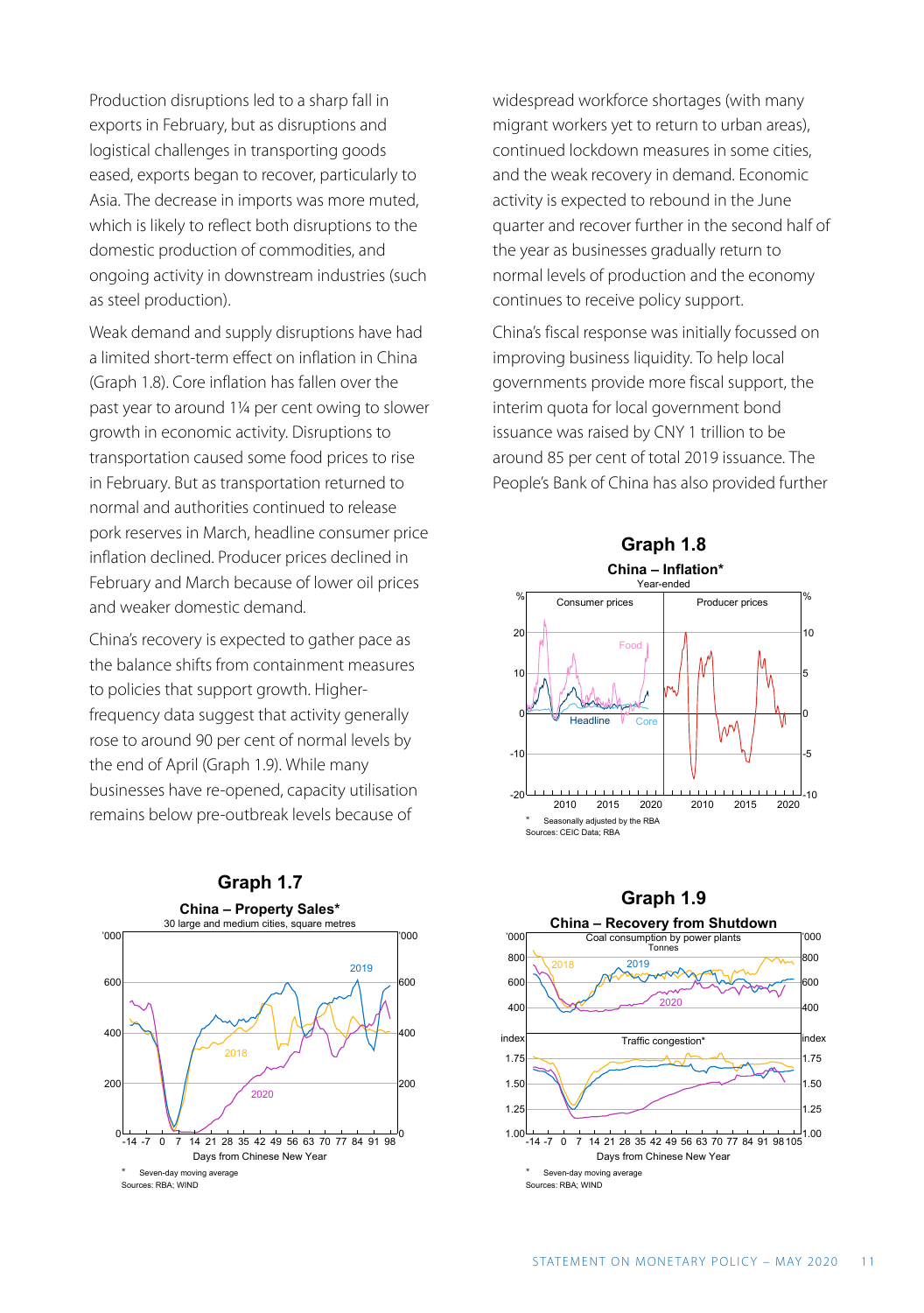monetary support to the economy (see 'International Financial Conditions' chapter).

#### The strict containment measures have sharply curtailed activity in the advanced economies

It is already clear that there was a simultaneous contraction in economic activity in the advanced economies in March and April that was unprecedented in terms of its speed and combined size. Some of the contraction appears to have begun before the government-mandated lockdowns as households took health precautions and reduced discretionary consumption. The deterioration in labour market conditions has been extremely swift and will have exacerbated the direct effects of the public health measures on spending.

GDP contracted by 1.2 per cent in the United States and by 3.8 per cent in the euro area in the March quarter, even though the containment measures had only been in place for a couple of weeks at the end of the quarter (Graph 1.10). The fall in GDP was largest in France despite Spain and Italy being hit hardest by the virus. Surveyed business conditions in the major advanced economies declined further in April after sharp falls in March that were consistent with the contraction in overall output. The deterioration in business conditions has been the sharpest in the services sector, which is most affected by social distancing measures (Graph 1.11). Surveyed future business conditions have also deteriorated, suggesting that firms expect weak business conditions to persist over the next year.

Consumer confidence and retail sales in the major advanced economies have declined sharply since March (Graph 1.12). Consumption of essentials, such as food and beverages, and online shopping have increased, but this has been far outweighed by very large falls in most other categories. Discretionary and high-value categories of consumption have been especially

weak. Motor vehicle sales have collapsed to their weakest level in over 30 years in the United States and the euro area.





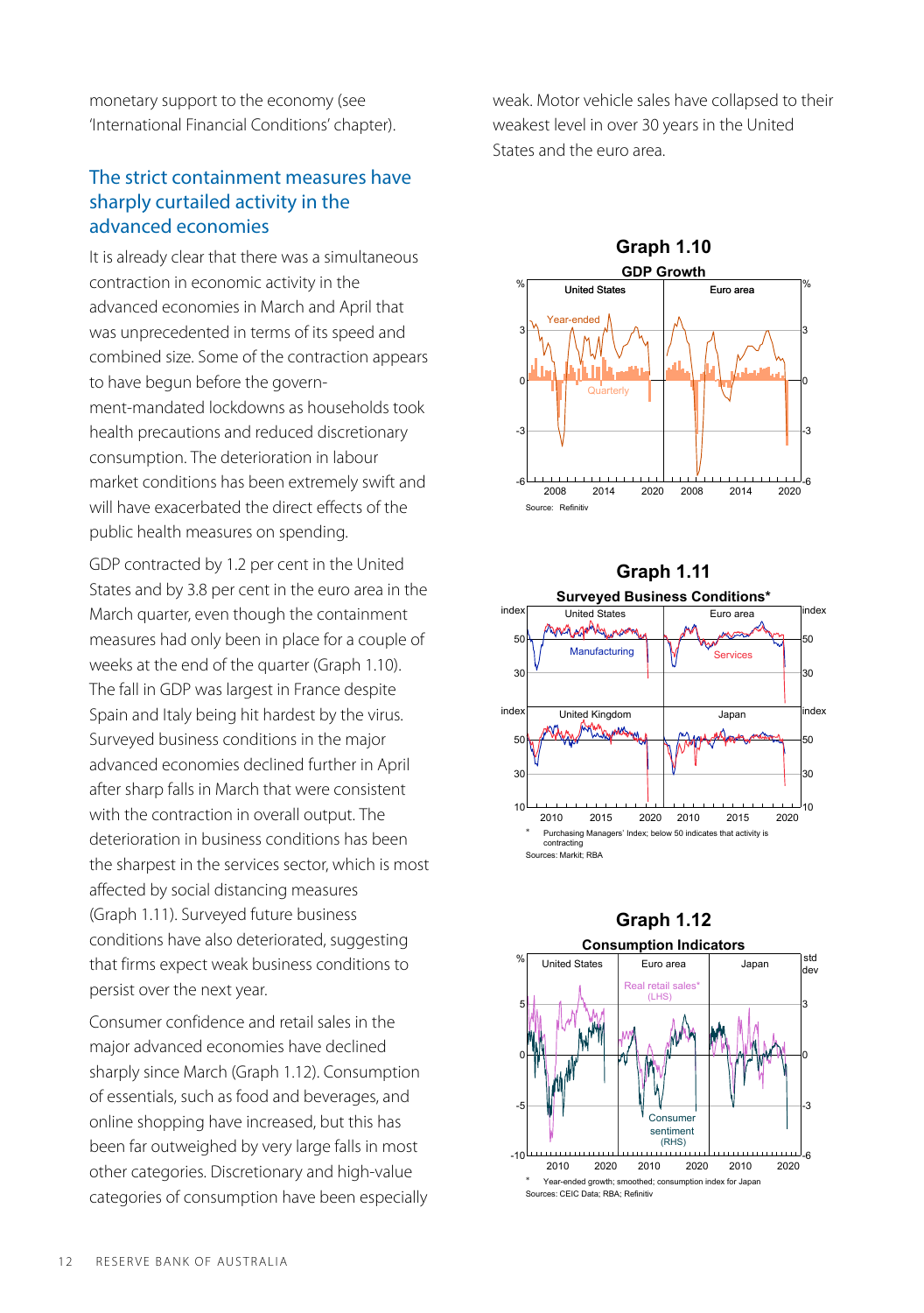Industrial production declined sharply in March in the United States and Japan. The decline in manufacturing output was mostly due to the sharp reduction in demand for non-essential items and production disruptions; the industrial sector was deemed to be essential in these countries so was not subject to strict lockdown measures. Investment intentions have declined sharply in the United States and lower oil prices are expected to exacerbate the decline in energy-sector investment.

Labour market conditions have deteriorated rapidly. Total initial claims for unemployment in the United States since mid March have exceeded 30 million, or 21 per cent of the labour force; this is far higher than during any US recession since at least the late 1960s. Unemployment claims have also increased very sharply in other advanced economies. Large uptake has been reported for government-sponsored wage subsidy schemes in many European economies. In Germany, applications for support rose sharply in April and exceed the peak number of applications during the global financial crisis.

Published unemployment rates do not yet fully reflect the effect of containment efforts (Graph 1.13). Recent published unemployment rates for March were measured before the lockdowns went into effect in a number of economies, including the United States (4.4 per cent, up by nearly a percentage point from February) and Japan (2.5 per cent, little changed from the previous month). The March unemployment rate in Canada (7.8 per cent, up by 2.2 percentage points since February) was measured in the initial stages of the lockdown. Unemployment rose sharply in Spain because the lockdowns were very strict, the large tourism sector was effectively shut and a high share of workers are typically on short-term contracts. Italian unemployment fell sharply despite the country's longer and stricter lockdown; the number of people actively looking for work fell

sharply and the government also placed restrictions on employment terminations in March and April.

#### Fiscal policy has been used aggressively to support activity

Governments in advanced economies have quickly responded with very large and targeted fiscal packages (Graph 1.14). The objective has been to fund the healthcare response and to preserve some level of income, business viability and employment relationships, so that activity can resume quickly when the containment measures are wound back.







Sources: National sources; RBA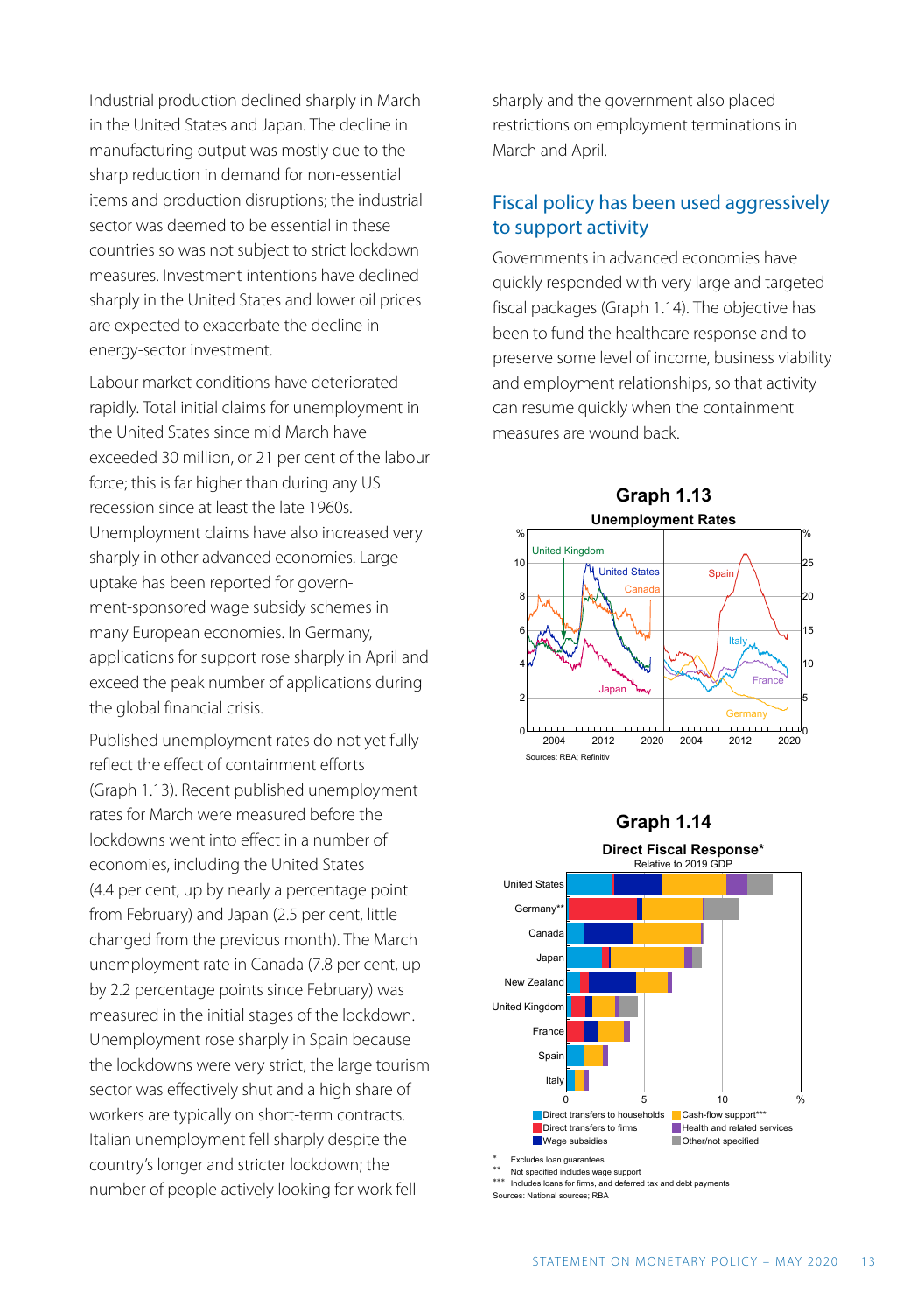The household and business fiscal support measures include:

- expanding existing automatic stabilisers by increasing their size and duration, e.g. an additional US\$600 per week in unemployment benefits in the United States and additional compensation for loss of employment of C\$2,000 per month for four months in Canada
- direct payments to individuals, for example a one-time payment in the United States of US\$1,200 for those with annual earnings under US\$75,000, and ¥100,000 for every resident in Japan
- direct funding for small businesses and selfemployed individuals, for example a €50 billion package in Germany and £10,000 to £25,000 for eligible small UK businesses
- business incentives to maintain employment, including funding to help cover wages and other expenses, e.g. loans that can be turned into grants for small US businesses that spend 75 per cent of the loan on employee compensation; a 75 per cent wage subsidy for small businesses in Canada; 80 per cent wage subsidy in the United Kingdom; and expanded wage-employment subsidy programs that pay significant part of wages in Germany, France and Spain
- deferring tax payments, direct loans and substantial loan guarantees (see 'International Financial Conditions' chapter)
- pausing certain contractual obligations, which would reduce payments by affected individuals and firms for a period of time, including freezing or postponing payments for rent, utilities and mortgages.

The direct fiscal support will contribute to a significant increase in government debt levels; at the same time, tax revenue will be lower and the call on the existing automatic stabilisers will raise spending until the recovery is well under way. Governments will be issuing debt in an environment with very low interest rates, high demand for safe assets, and weak private investment. The IMF estimates that advanced economies' debt-to-GDP ratio will increase by over 17 percentage points in 2020, primarily as a result of the direct fiscal response to COVID-19 (Graph 1.15).

#### Domestic outbreaks and a decline in external demand have affected economic activity in east Asia

The spread of COVID-19 to east Asia's other major trading partners has kept external demand conditions weak into the June quarter despite the recovery in China. New export orders continued to decline in April for most of the region (Graph 1.16). Inbound tourism has virtually ceased due to global travel restrictions; tourism makes up a significant proportion of activity in many economies in the region, especially Thailand.

Consumer sentiment, business confidence and conditions in the region's manufacturing sector have declined sharply since the COVID-19 outbreak. The deterioration in conditions started in February because the region was affected by its large trade exposure



#### **Graph 1.15 General Government Gross Debt**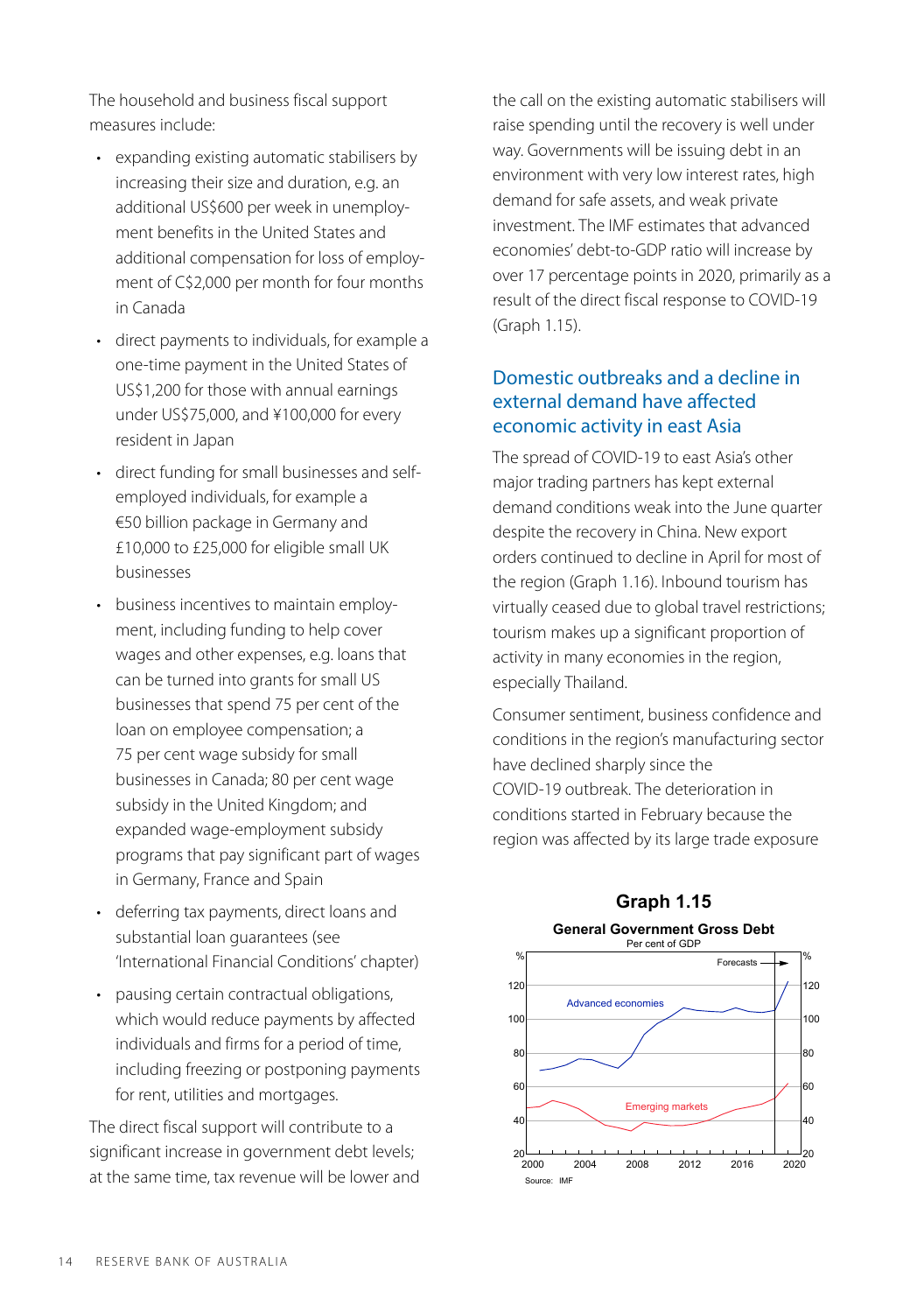to China and its earlier implementation of measures to contain local outbreaks. As a result, activity contracted in some economies in the region in the March quarter. In South Korea, weaker household consumption was the main driver of the 1.4 per cent contraction in GDP, reflecting both voluntary and mandated social distancing. Larger contractions are expected in the June quarter in the region; most economies have tightened their public health measures and external demand has deteriorated further. Furthermore, the easing in supply chain disruptions related to China is being offset by supply chain disruptions originating elsewhere. Supplier delivery times across economies have lengthened significantly since February (Graph 1.17).





Most economies in the region have introduced sizeable fiscal packages, with the largest package in Singapore (Graph 1.18). South Korea has announced fiscal measures to maintain employment, assist small businesses and support key industries that have been most affected by the decline in external demand. In Indonesia, a cap on deficits introduced after the Asian Financial Crisis has been temporarily lifted to enable the government to respond to the crisis. Many governments are also providing loan guarantees and moratoria on loan repayments. The monetary policy response in the east Asian region has been more muted than in the major advanced economies (see 'International Financial Conditions' chapter).

#### Many emerging and developing economies have more limited capacity to respond to COVID-19

The economic and health effects of COVID-19 may ultimately be more severe in some of the emerging economies. Because of the more limited social safety nets in these economies, the very poor are likely to need to continue working. These economies are also more vulnerable to a tightening in external financing conditions, abrupt exchange rate depreciations and weak external demand (see

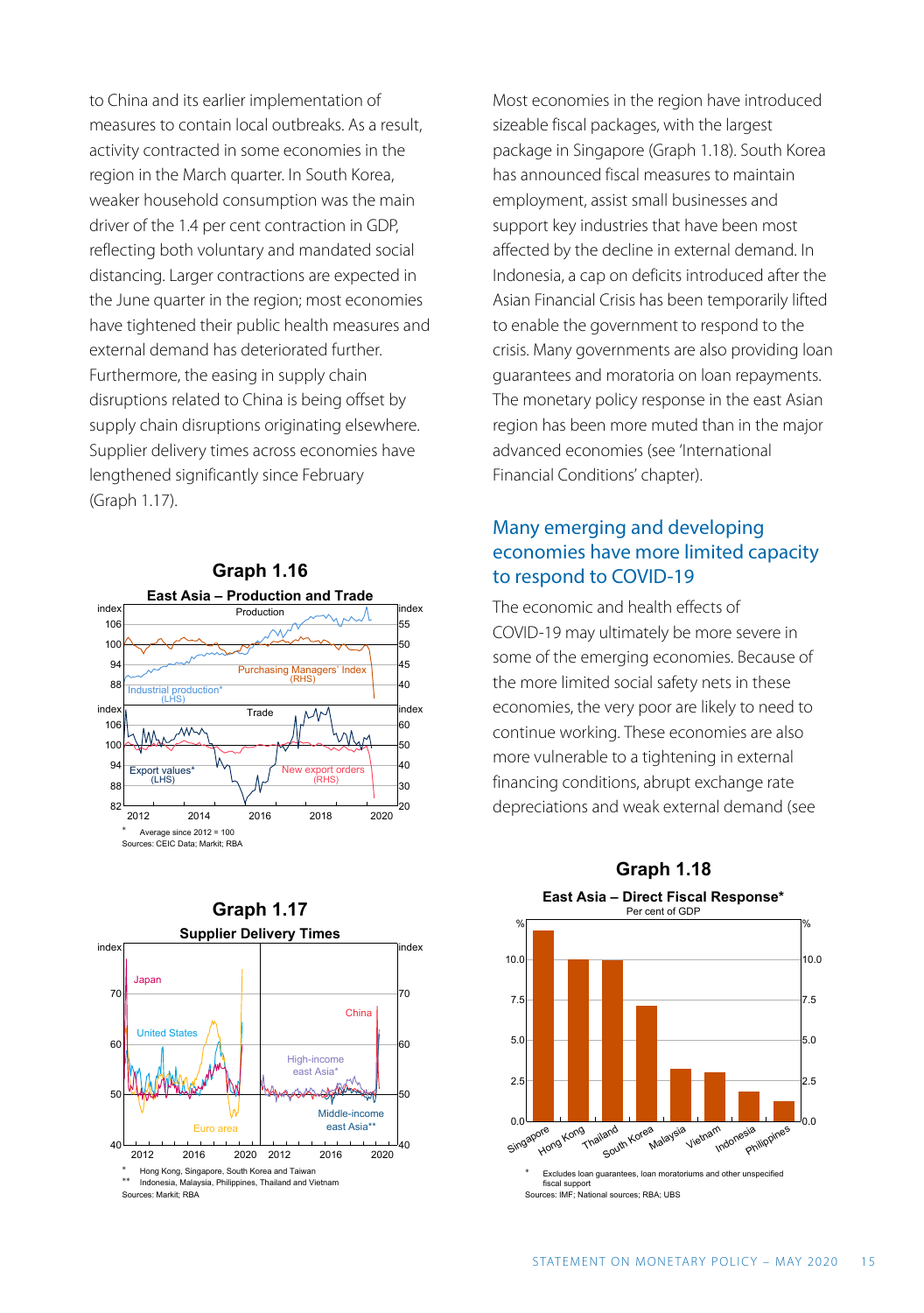'International Financial Conditions' chapter). These issues will be compounded by lower commodity prices for commodity-exporting countries.

Moreover, many emerging market economies are facing the COVID-19 crisis from a weaker starting point. Growth had slowed markedly in some of the larger emerging market economies in recent years and some, including Brazil and Russia, had recently exited prolonged recessions. The IMF forecasts that GDP in emerging market and developing economies (excluding China and India) will contract by 2.9 per cent in 2020. This would be the biggest decline in emerging market GDP since at least 1980.

#### COVID-19 is expected to lead to a sharp contraction in Indian GDP

India entered into a widespread lockdown in late March. This, combined with weaker external demand, is expected to lead to a large contraction in Indian GDP in the first half of 2020. The unemployment rate appears to have risen sharply to around 25 per cent as a result of the shutdown (Graph 1.19). There are also widespread reports of harvest delays. Growth is expected to rebound in the second half of 2020 as the Indian authorities relax their restrictions and provide a range of fiscal and monetary support. Fiscal policy has been targeted at vulnerable individuals in the form of food assistance and cash transfers, as well as support for business. The Reserve Bank of India has taken a number of steps to provide cheaper financing to the private sector and eased regulatory requirements for banks among other measures.

#### Oil prices have fallen sharply

The price of Brent crude oil reached its lowest level since the early 2000s in April (Graph 1.20). The COVID-19 pandemic has significantly reduced global oil demand, and the collapse in earlier OPEC+ negotiations resulted in key oil

producers pledging to increase supply. In an attempt to stabilise the market, OPEC+ members met for an emergency meeting in April and agreed to cut production by about 10 per cent of global supply over the next couple of months. Since then, there have been large moves in oil prices around concerns that the production cuts would be insufficient to stabilise prices given the significant drop in demand. More recently, oil prices have increased in part because some countries have started to ease restrictions. In the United States, oil inventories have increased and reports that crude storage facilities are reaching capacity contributed to the large moves in some benchmark oil prices in late April, with prices implied by some futures contracts briefly turning negative.

The recent sharp fall in oil prices has implications for Australian LNG exporters. The bulk of Australia's LNG exports are sold via long-term contracts that are priced with reference to oil prices with a lag; as a result, recent falls in oil prices are expected to reduce significantly the average price received by LNG exporters from the June quarter. For LNG exports sold in the spot market, prices have declined since mid December 2019 (Graph 1.21). Lower prices have also meant that some LNG projects in Australia

#### **Graph 1.19 India – Unemployment Rate**

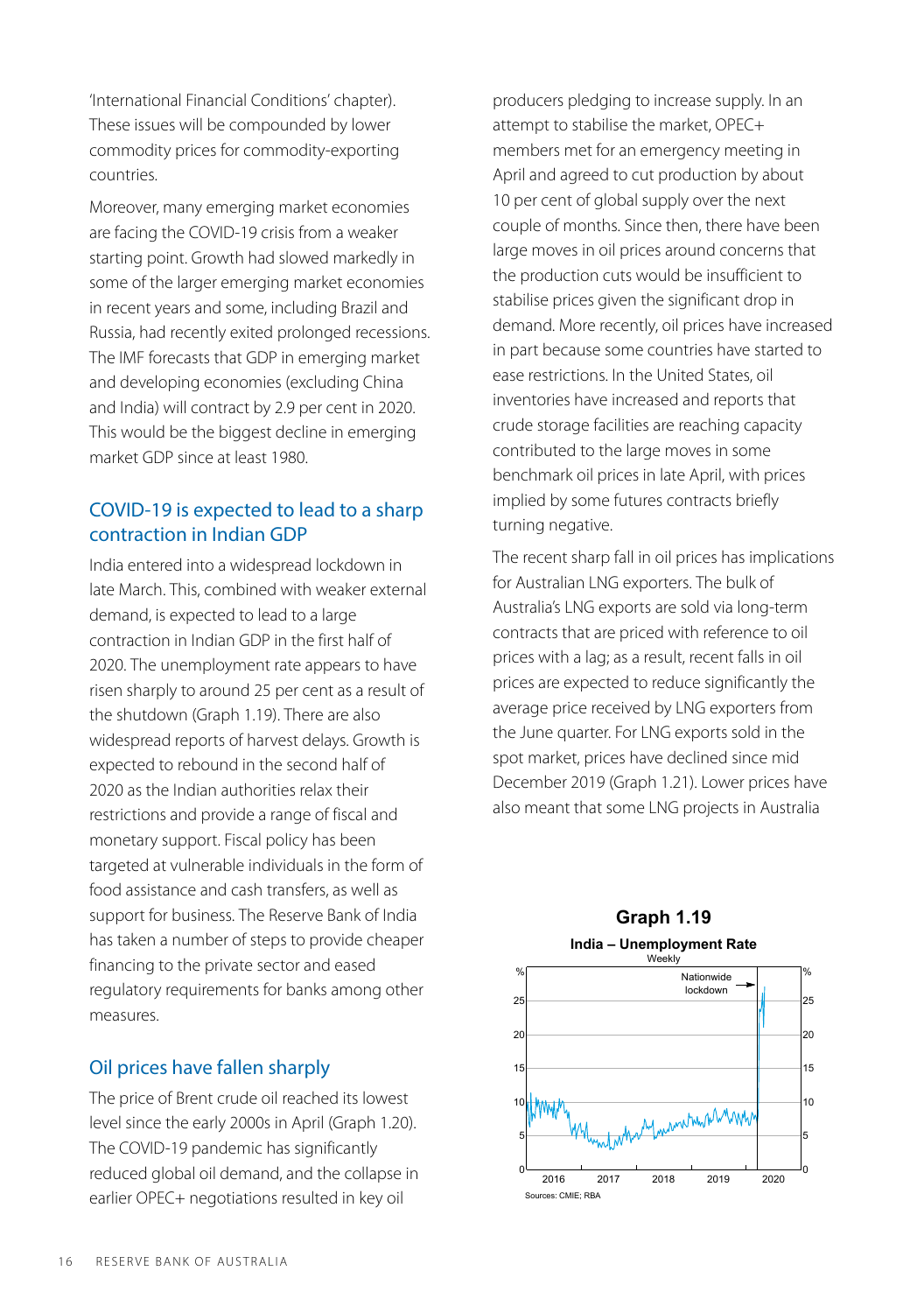are now unlikely to go ahead within previously expected timeframes.

#### Iron ore prices have held up, while most other commodity prices have fallen

The iron ore price has been relatively stable over recent months, despite the outbreak of COVID-19 (Graph 1.22, Table 1.1). Chinese demand for imported iron ore has remained fairly strong, reflecting some disruptions to domestic production, the gradual resumption of domestic economic activity and rebuilding of inventories in anticipation of government stimulus, which could boost demand for steel. At the same time, iron ore supply had declined because of weather-related supply disruptions in



Australia and Brazil, which together account for around three quarters of global iron ore exports.

Coal prices have declined over the past month, largely driven by lower demand, especially for coking coal, outside China. Some steel producers, including India, which accounts for 15 per cent of global coking coal imports, have scaled back production as part of domestic containment measures. At the same time, the recovery in Australian supply of coking coal following weather-related disruptions, as well as the partial lifting of Mongolia's ban on coal exports to China, have weighed on prices.

Base metal prices have also fallen in recent months as a result of lower expected demand and disrupted global supply chains (Graph 1.23). The price of copper, which has a range of industrial uses, has declined by around 10 per cent since the previous *Statement*. In contrast, the price of gold, which many investors view as a relatively safe asset, has increased by around 10 per cent. The COVID-19 pandemic has weighed on some rural commodity prices, with wool and sugar prices falling the most over the past couple of months.  $\mathbf{\bar{v}}$